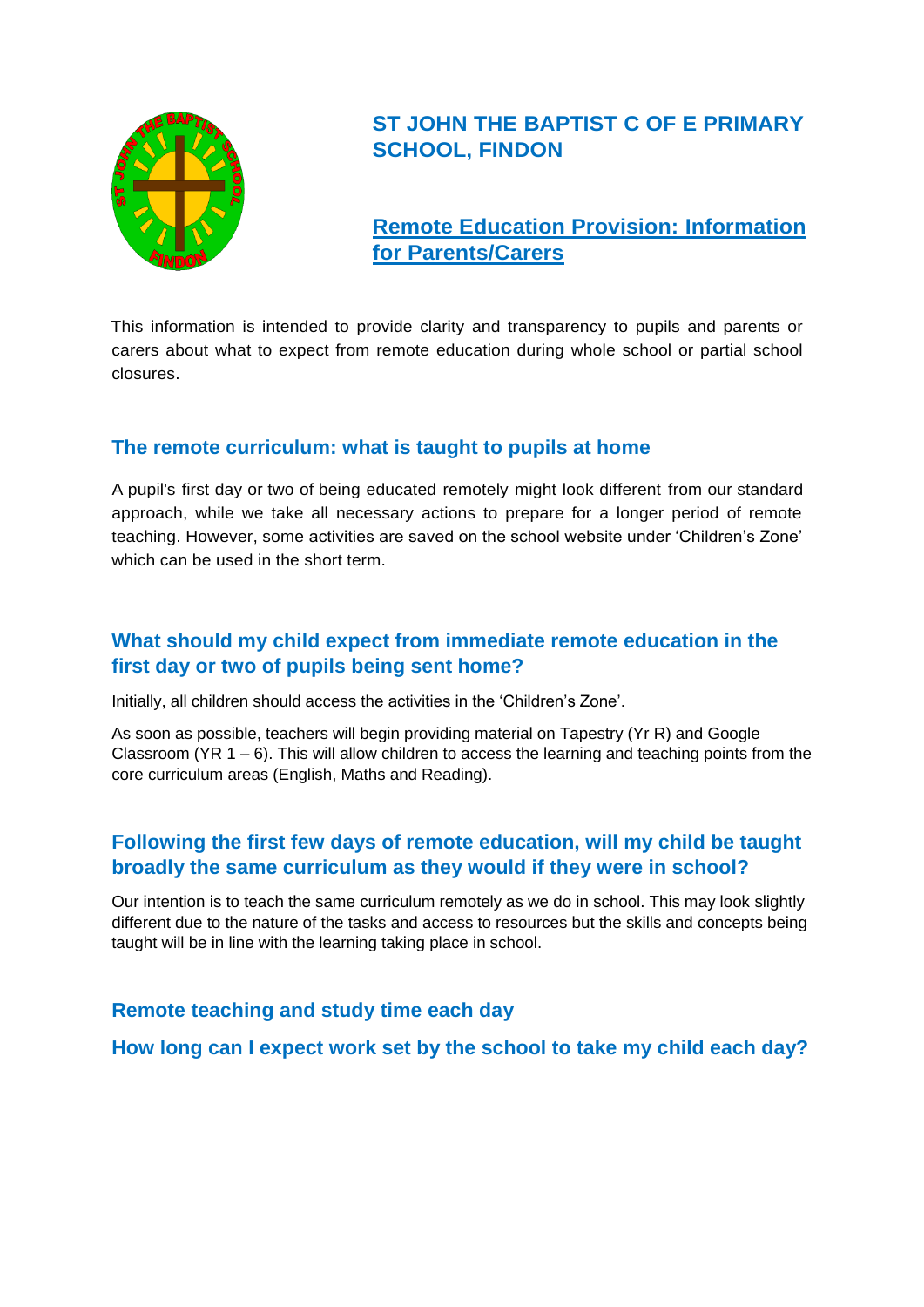We expect that remote education (including remote sessions and independent work) will take pupils broadly the following number of hours each day:

**EYFS and Key Stage One:**

3 hours per day

**Key Stage Two:**

4 hours per day

## **Accessing remote education**

## **How will my child access any online remote education you are providing?**

Most of our Remote Learning work will be accessed through the use of Google Classroom and Tapestry (Yr R). Any queries regarding log in details or accessibility arrangements should be discussed with the class teacher via the school office.

## **If my child does not have digital or online access at home, how will you support them to access remote education?**

We recognise that some pupils may not have suitable online access at home. In anticipation of this, after the first lockdown, we conducted a survey to ensure we had a full understanding on which children were accessing the remote learning, their current internet accessibility, the types of devices they had available to them and how devices are shared within the home.

If you are struggling to access the learning remotely due to a lack of devices or are facing connection issues, please speak to the class teacher or office as they may be able to assist you with the following:

- IT support such as troubleshooting potential problems with connectivity
- Offering paper-based resources where internet connection is not possible
- In some cases, the lend of a laptop or similar device to support the learning

#### **How will my child be taught remotely?**

We use a combination of the following approaches to teach pupils remotely:

- Pre-recorded lesson inputs which can be accessed at any time
- Live assemblies each week
- Tasks set via Google Classroom (and Tapestry for Yr R)
- Access to a range of learning tasks
- Regular class remote interaction with the class teacher or teaching assistant
- Availability to take quizzes via the Accelerated Reader system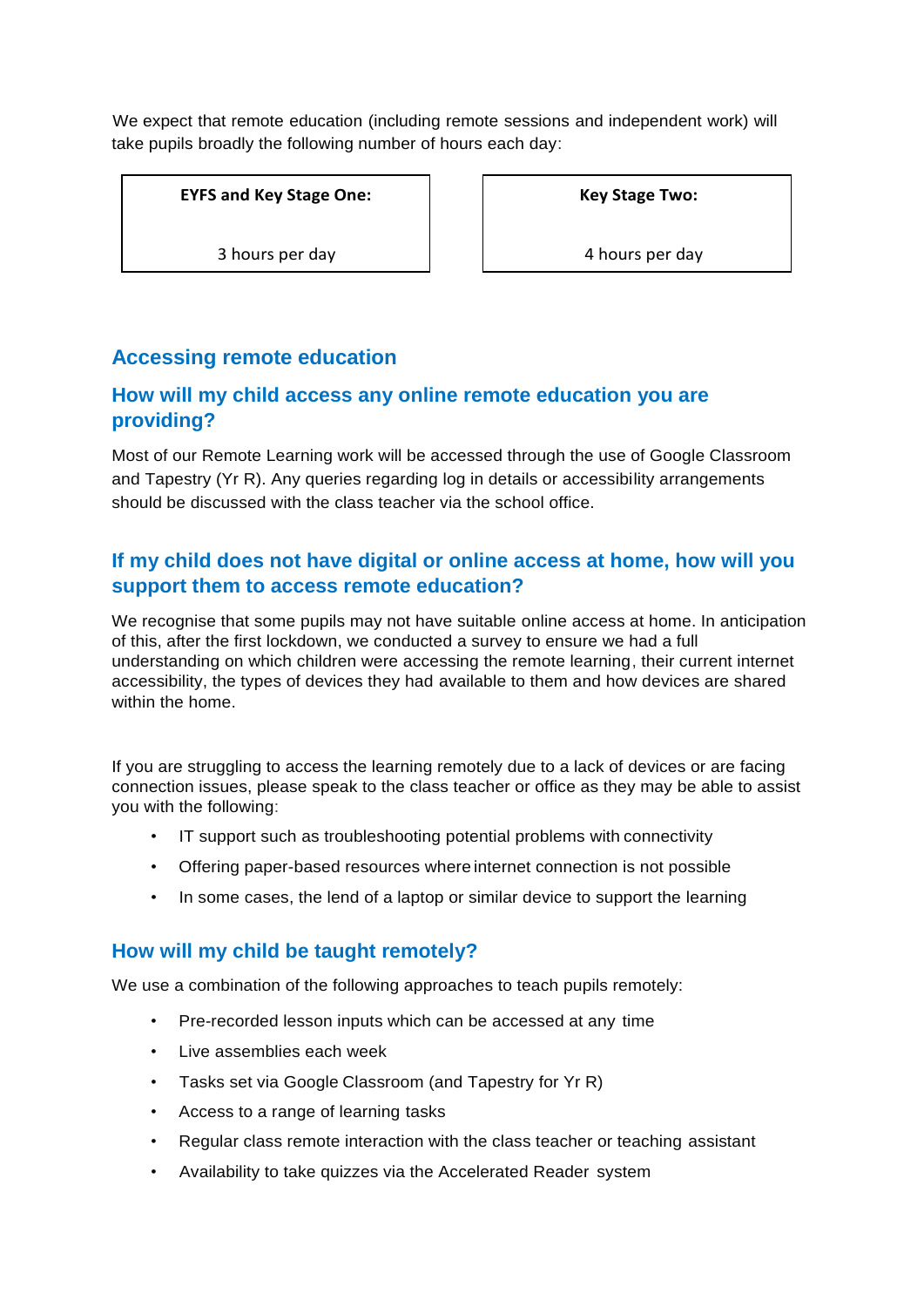- Regular email communication via the school
- Regular, dedicated time to support 'No screen' time e.g. reading/outdoor exercise

#### **Engagement and feedback**

#### **What are your expectations for my child's engagement and the support that we as parents and carers should provide at home?**

We fully appreciate how challenging this is for all of our families, especially for those who are balancing work and other care commitments. With this in mind, we are fully committed to supporting you as best we can with delivering and accessing the remote learning. Therefore, we understand that what children achieve may vary day-to-day given the range of other commitments that parents may have.

We ask for our parents to support the children in accessing the learning tools where possible, whilst offering them a quiet, safe place to work. We know this is not always going to be possible but where it can be achieved, it will make the remote learning experience more purposeful for all children.

In order to support the mental health and wellbeing of all of our children, we strongly recommend that every family takes some time to relax and exercise throughout the day. This will be vital in supporting the children to complete their work and to continue to encourage them to engage within learning in this way.

We recommend engaging with the 'live' activities that may be included in our Remote Learning offer such as: assemblies, informal class 'catch ups' etc.

Our expectations for the children remain the same at home as they are in school. This means that we ask for all children to follow the classroom rules at all times and engage with any 'live', 'recorded' or 'directed' sessions in an appropriate way (please see our E-Safety Agreement for further information).

We will set sufficient work to meet the DfE requirement of 3 hours per day for KS1 and 4 hours per day for KS2 children. If this presents a problem, it is important that you are in communication with your child's class teacher to find ways to resolve it.

## **How will you check whether my child is engaging with their work and how will I be informed if there are concerns?**

School staff will be regularly checking how well each child is engaging with the remote learning and making contact with parents/carers as necessary.

The regular 'live ' sessions will act as a record of engagement and when a link has been sent, teachers will be keeping an attendance log of those pupils who accessed the session.

In the first instance, class teachers will make contact with individual families if children have not accessed the work set and immediate support will be given in order to rule out any issues with technology.

As part of our ongoing commitment to provide all children with a broad and balanced curriculum, if concerns are raised that a child is still not accessing or engaging with work set, amember of the Senior Leadership Team will contact the family and implement a support plan.

The nature of the plan will vary case by case but where there are significant concerns, the school will follow the expectations as outlined in our Safeguarding Policy.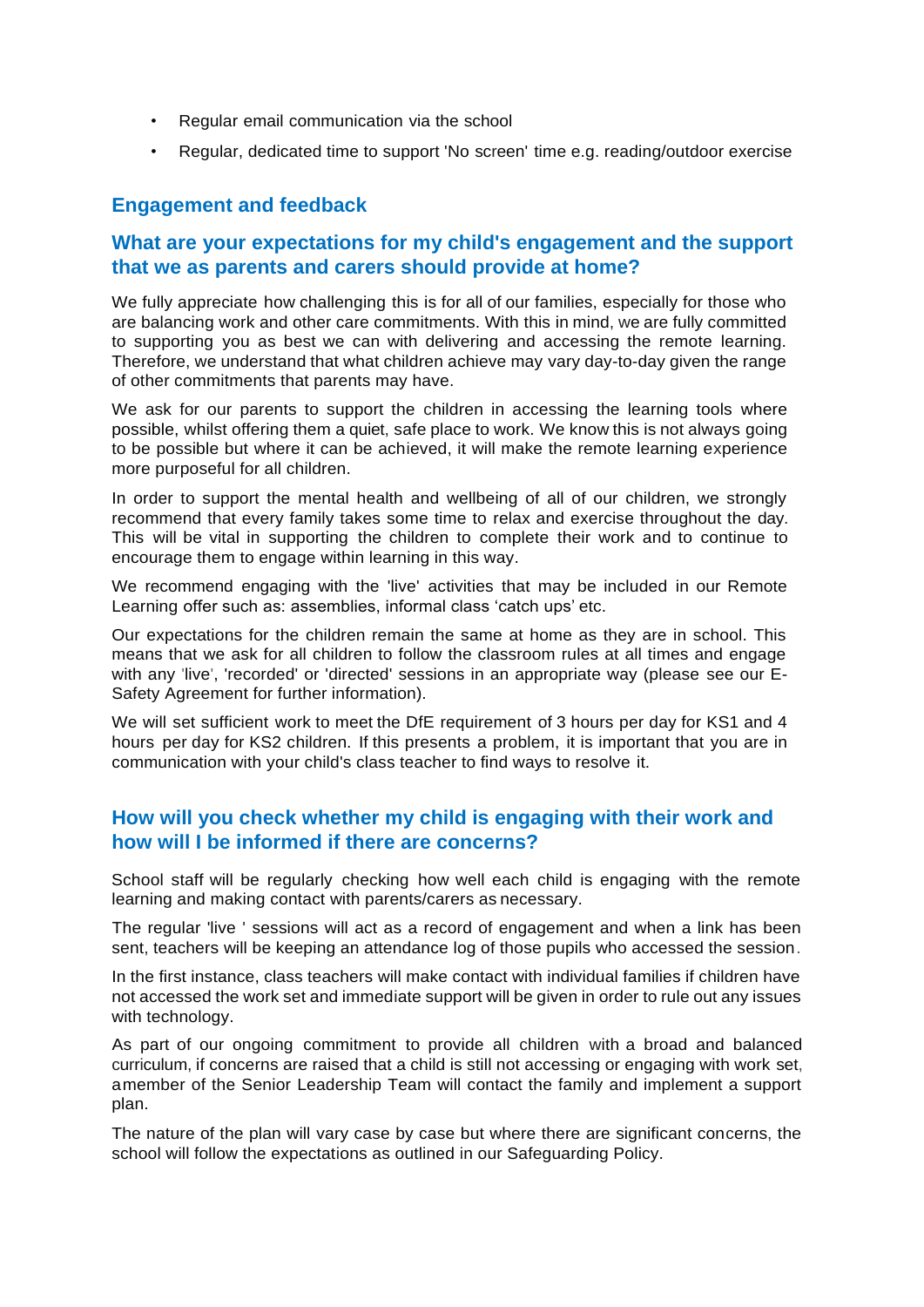## **How will you assess my child's work and progress?**

Feedback can take many forms and may not always mean extensive written comments for individual children. For example, whole-class feedback or quizzes marked automatically via digital platforms are also valid and effective methods, amongst many others. We will adopt the following assessment strategies:

- Written feedback on tasks that have been 'handed in' online
- Verbal and written feedback from the teacher (recorded and transcribed) through Google Classroom
- Class marking of activities during 'live' sessions

\*This range of marking and feedback will be implemented across the week but will not be provided for every piece of work, for every child, every day. We will ensure there is a fair balance of quantity of marking and feedback to ensure the children continue to make progress and the teacher workload is manageable.

## **Additional support for pupils with particular needs**

## **How will you work with me to help my child who needs additional support from adults at home to access remote education?**

We recognise that some pupils, for example some pupils with special educational needs and disabilities (SEND), may not be able to access remote education without support from adults at home. We acknowledge the difficulties this may place on families, and we will work with parents and carers to support those pupils in the following ways:

- Personalised curriculum offered for individual pupils where necessary
- Range or resources offered to suit the various learning styles of pupils
- Targets given from outside agencies (Speech and Language, Learning Advisory Behaviour Team, Social Communication Team etc.) addressed when possible through class teacher interactions and through setting of work.
- Annual Reviews (for children with an EHCP) carried out virtually
- Referrals and new concerns supported as normal through discussions with the SENDCo and SLT.

## **Remote education for self-isolating pupils**

Where individual pupils need to self-isolate but the majority of their peer group remains in school, how remote education is provided will likely differ from the approach for whole groups. This is due to the challenges of teaching pupils both at home and in school.

## **If my child is not in school because they are self-isolating, how will their remote education differ from the approaches described above?**